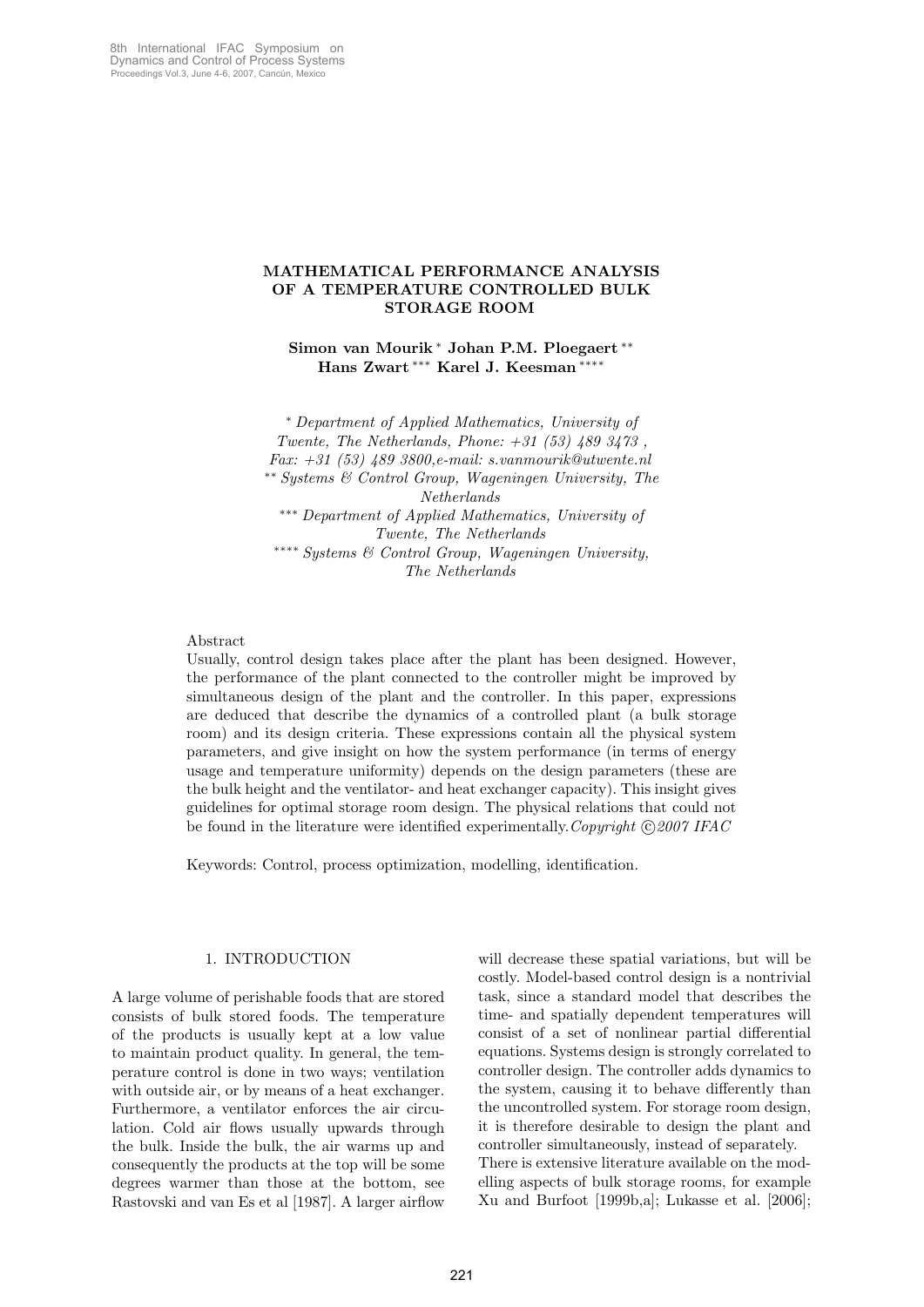Verdijck [2003]. The main goal in these papers is to gain insight in the dynamics of temperature and humidity. The literature on model-based control design for bulk stored food products is limited. In Keesman et al. [2003] and Verdijck [2003], model predictive control (MPC) algorithms were used for the temperature and humidity control of a bulk storage room with outside air ventilation. Both proposed algorithms are model based and were tested by simulation studies. The aim of the algorithms is to drive temperature and humidity to a desired set point at low economic costs. Due to the relatively high complexity of the models, model-based control design requires computer simulations that are very time consuming. This is due to the fact that the controller is constructed numerically for one particular system configuration, so controller design has to be carried out for each different system configuration. Optimal design of a climate controlled bulk storage room would be very time consuming, and is not shown in the works discussed above. In fact, the authors could not find literature on optimal design of a controlled storage room where not only control parameters are adjusted, but also physical system parameters.

In this paper, a different approach is used, starting with the results in Van Mourik et al. [2006], where a basic physical model was derived and validated with experimental results. An open loop control law, which explicitly depends on all the physical model parameters, was successfully constructed. The controller determines the times when to switch between two discrete inputs. This input switching is realistic since often in practice the ventilator is switched on and off on a regular basis. The reason for the choice of the simple structure of an open loop controller is the following. The controller as well as the performance criteria that are presented in section 3, are closed expressions that contain all the prior physical knowledge, and are therefore easy to analyze. For the sake of simplicity, no disturbances were modelled. Since some analytical relations could not be found in the literature, they are identified experimentally in section 4. These relations describe the energy usage of the ventilator, and the effectiveness of the heat exchanger, both as functions of the airflow. The relationship between each design criterium and the design parameters consists of a single expression and is therefore easily computed in section 5.

#### 2. THE MODEL

### 2.1 Bulk storage room model

The storage room model is divided into two parts, namely the shaft and the bulk, see Figure 1. We consider the (approximated) model that was



Figure 1. Schematic representation of a bulk storage room.

proposed in Van Mourik et al. [2006].

$$
V\frac{\partial T_0(t)}{\partial t} = -\Phi\alpha(\Phi)\Big(T_a(L,t) - T_c(t)\Big) +
$$
  
 
$$
\Phi T_a(L,t) - \Phi T_0(t) \qquad (1)
$$
  
 
$$
\partial T_a(x,t) \qquad \partial T_a(x,t)
$$

$$
\frac{\partial^2 u(x, v)}{\partial t} = -v \frac{\partial^2 u(x, v)}{\partial x} +
$$
  

$$
M_4(T_p(x, t) - T_a(x, t))
$$
 (2)

$$
\frac{\partial T_p(R, x, t)}{\partial t} = A_p T_p(R, x, t) + B_p T_a(x, t) \quad (3)
$$

$$
T_a(0,t) = T_0(t).
$$
 (4)

Equations  $(1)$ – $(4)$  are referred to as the nominal model. Equation (1) describes the temperature dynamics inside the shaft. V is the volume of the shaft,  $T_a(L, t)$  the air temperature at the top of the bulk,  $T_c(t)$  the temperature of the cooling element inside the heat exchanger,  $\rho_a$ the air density,  $c_a$  the heat capacity of air, and  $\Phi$  the air flux. The dimensionless function  $\alpha(\Phi)$ denotes the effectiveness of the cooling device:  $\alpha(\Phi) = 1$  implies that the incoming air  $T_{in}(t)$ is totally cooled down (or heated up) to  $T_c(t)$ , while  $\alpha(\Phi) = 0$  implies that the incoming air is not cooled at all. The relation between Φ and  $\alpha(\Phi)$  will be determined experimentally later on. Equation (2) describes the temperature dynamics of the air inside the bulk. The two r.h.s. terms in equation (2) denote the convection of heat and the heat exchange between product surface and air, respectively. Here,  $x$  denotes the height in the bulk, that varies from 0 to L. Further,  $M_4 = \frac{h(v)A_p}{\gamma \rho_0 c_0}$  $\frac{n(v)A_p}{\gamma \rho_a c_a}$ , with  $\gamma$  the bulk porosity, and  $A_p$ the product surface area per bulk volume. The heat transfer coefficient  $h(v)$  depends on v via the implicit relation (see Xu and Burfoot [1999b])

$$
Nu = (0.5 \text{Re}^{1/2} + 0.2 \text{Re}^{2/3}) \text{Pr}^{1/3}
$$

for  $10 \leq \text{Re} \leq 10^4$ , with Nu, Re and Pr the Nusselt, Reynolds and Prandtl number, see the Appendix. The average velocity inside the bulk is  $v = \frac{\Phi}{A_f \gamma}$ , with  $A_f$  the area of the bulk floor.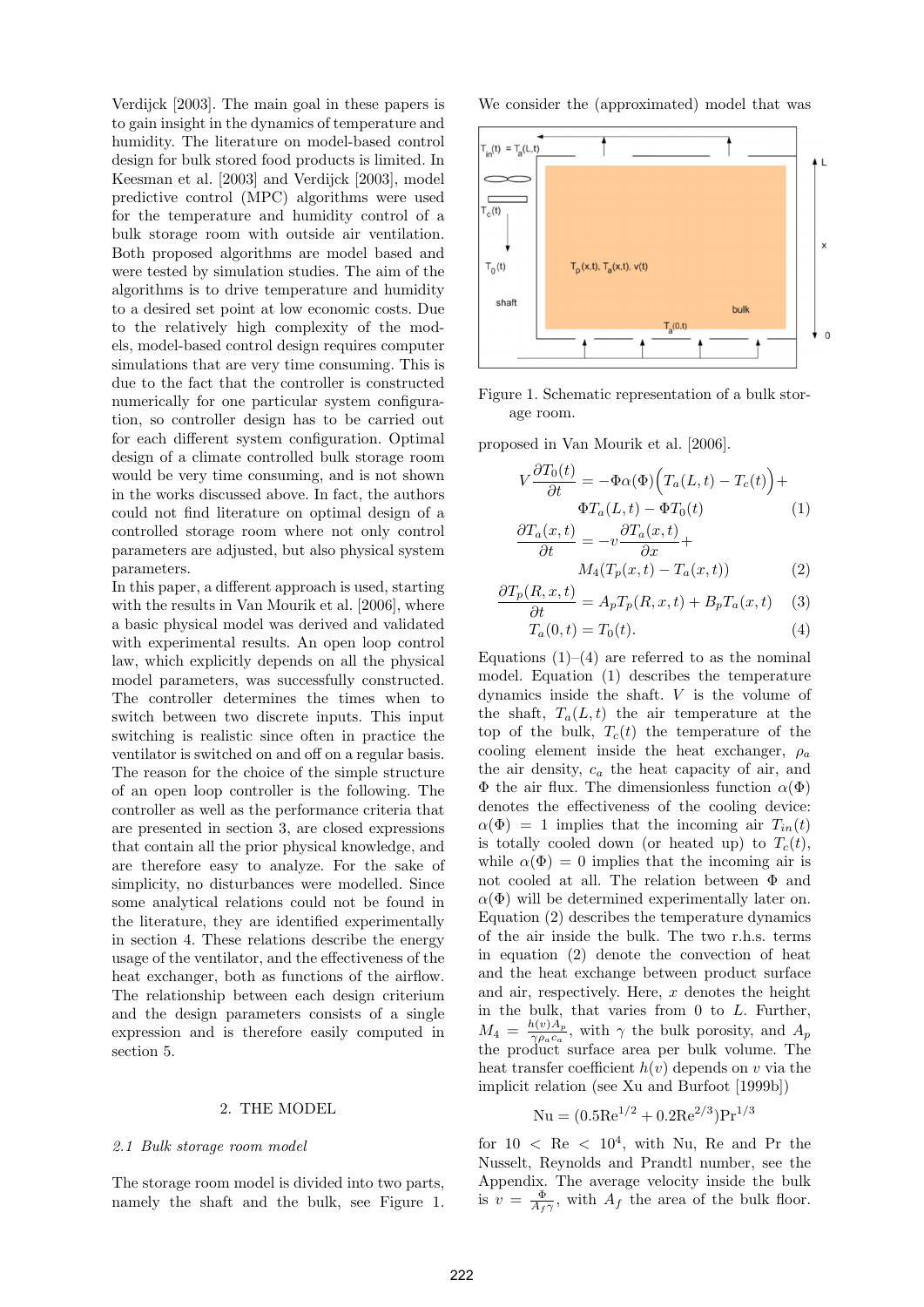Equation (3) describes the temperature dynamics of the product skin (which represents the product temperature) at height  $x$  inside the bulk. Here,  $A_p = -a_2/a_3$ ,  $B_p = a_1/a_3$ , and  $a_1,a_2$  and  $a_3$  are listed in the Appendix. Parameters a and Bi are the heat production of the products and the Biot number. The most important assumptions are:

- The air- and product temperature in the bulk,  $T_a$  and  $T_p$ , only vary with the height of the bulk, and so not with the width;
- There is no heat transport through the walls;
- The air temperature in the shaft,  $T_0(t)$ , is well-mixed and therefore uniform over the length of the shaft;
- No moisture transport is incorporated;
- Heat diffusion in the air is neglected.

In Van Mourik et al. [2006] the model predictions were found to be accurate when compared to experimental results.

### 2.2 Open loop control

The algorithm for an open loop control law in Van Mourik et al. [2006] is followed. Three simplifying steps were taken.

- (1) The inputs  $T_c(t)$  and  $\Phi(t)$  are assumed to switch between the values  $(T_{c,1}, T_{c,2})$  and  $(\Phi_1, \Phi_2)$  respectively. Between two switching times our model  $(1)–(4)$  is linear. The switching interval is in the order of ten minutes.
- (2) The air temperatures  $T_0(t)$  and  $T_a(x,t)$  have very fast dynamics, and hence they settle immediately after an input switch.
- (3) The dynamics of the product temperature is slow, and hence can be well approximated by a first order system.

From the simplified model an analytic expression for the open loop control law was derived. On every time interval  $(0, \tau_f)$ , the input pair is switched at  $t = \tau_{opt}$ , with

$$
\tau_{opt} = \frac{-\tau_f (A_{p,2}^* T_{p,opt} + B_{p,2}^* T_{c,2})}{(A_{p,1}^* - A_{p,2}^*) T_{p,opt} + B_{p,1}^* T_{c,1} - B_{p,2}^* T_{c,2}},\tag{5}
$$

with

 $\tilde{ }$ 

$$
A_p^* = \frac{A_p A_p}{A_p + \tilde{A}_p}
$$
  
\n
$$
B_p^* = -\frac{\tilde{B}_p B_p}{A_p + \tilde{A}_p}
$$
  
\n
$$
\tilde{A}_p = -\frac{A_p^2}{M_5 B_p} + \frac{A_p^2 (1 - \alpha)}{M_5 B_p} \exp\left(M_5 \left(\frac{B_p + A_p}{-A_p}\right)\right)
$$
  
\n
$$
\tilde{B}_p = \frac{\alpha A_p^2}{M_5 B_p} \exp\left(M_5 \left(\frac{B_p + A_p}{-A_p}\right)\right).
$$

The subscripts 1 and 2 in (5) denote the discrete input.  $M_5$  is listed in the Appendix.  $T_{p,opt}$  is the optimal product temperature. The switching time  $\tau_{opt}$  contains all prior physical knowledge of the system. Simulation showed that this control algorithm accurately drives  $T_p(L, t)$  in the nominal model to its desired value (see Figure 2).



Figure 2. From an arbitrary initial value of 285  $K$ , the product temperature at the top of the bulk converges to its optimal value of 280 K. The accuracy is 0.2 K.

# 3. PERFORMANCE CRITERIA

The objective in this section is to derive criteria which indicate the performance of the controlled system. These criteria are the energy use of the fan and of the heat exchanger, and the uniformity of the bulk temperature.

### 3.1 Energy costs of the ventilator and heat exchanger

The average energy demand of the ventilator (in  $W$ ) is

$$
E_{vent} = \frac{\tau E_{vent,1} + (\tau_f - \tau) E_{vent,2}}{\tau_f}.
$$
 (6)

Here,  $E_{vent,1}$  and  $E_{vent,2}$  denote the energy demands for the discrete values of  $\Phi$ , and  $\tau$  is the switching time. The relation between  $E_{vent}$  and Φ is determined experimentally in section 4. The average energy demand of the heat exchanger was not measurable, and since a straightforward model was not found in the literature, the heat exchanger is assumed to have a constant yield of  $y = 50\%$ . The average energy usage in the time interval  $(0, \tau_f)$  is

$$
E_{he} = \frac{1}{y\tau_f} \Big( \tau \rho_a c_a \Phi_1 \alpha_1 (T_a(L) - T_{c,1}) + (\tau_f - \tau) \rho_a c_a \Phi_2 \alpha_2 (T_a(L) - T_{c,2}) \Big), \quad (7)
$$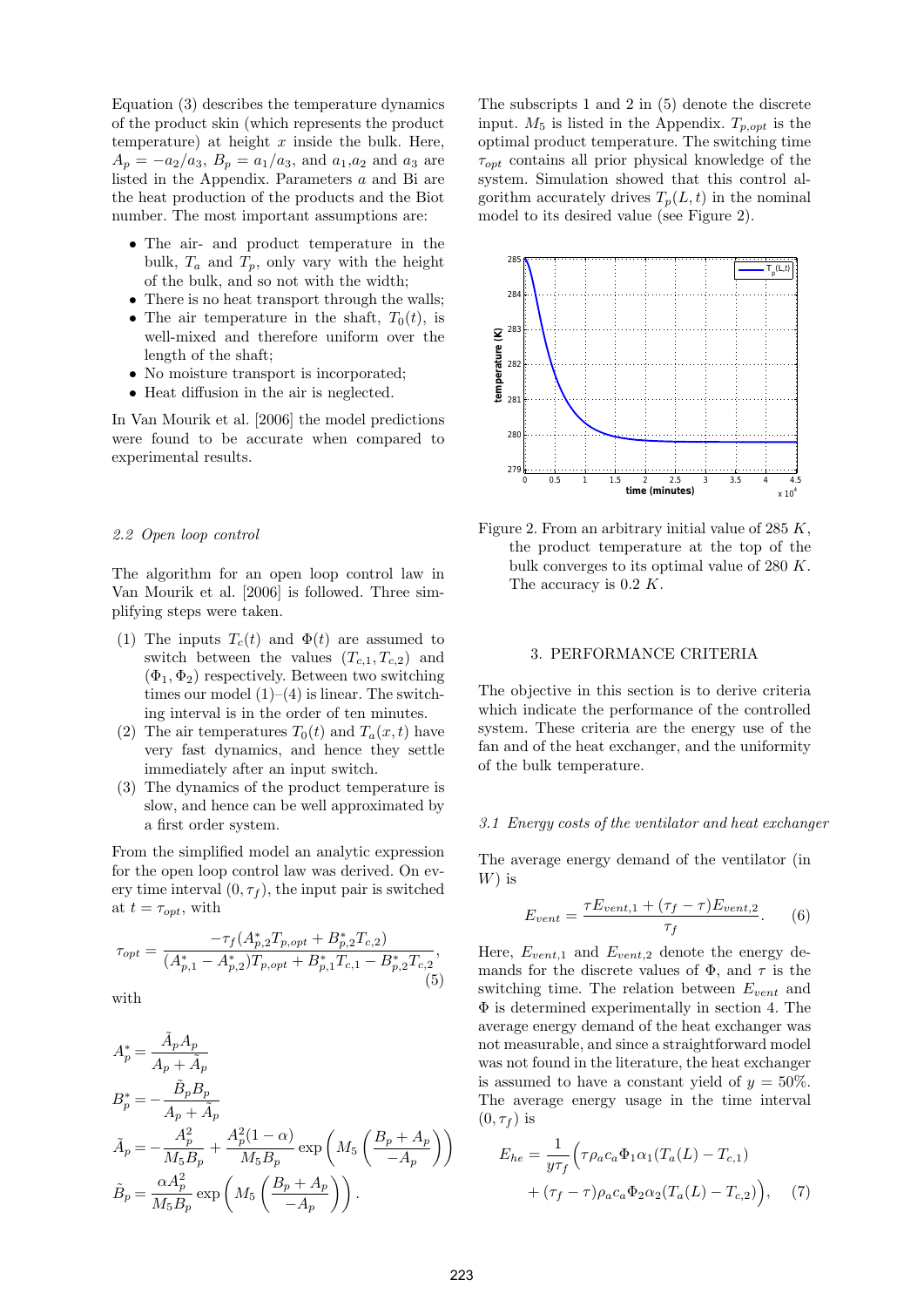where the subscripts denote the relations with the input values. We assumed that  $T_a(L, t)$  is constant during this time interval.

### 3.2 Temperature differences inside the bulk

A large temperature difference between the products at the top and at the bottom of the bulk is undesirable. We are particularly interested in the difference

$$
\Delta T_p = T_p(L, t) - T_p(0, t),\tag{8}
$$

after the controller has driven the bulk temperature to a steady profile. Because the controller will drive  $T_p(L, t)$  to  $T_{p, opt}$ , we only need an expression for  $T_p(0, t)$  to determine equation (8). The derivation is omitted, but is done in a similar way as in Van Mourik et al. [2006], and resulted in

$$
T_p(0,t) = -\frac{\tau B_{p0,1} T_{c,1} + (\tau_f - \tau) B_{p0,2} T_{c,2}}{\tau A_{p0,1} + (\tau_f - \tau) A_{p0,2}}, \tag{9}
$$

where the subscripts 1 and 2 denote the relations with the input values. We have that  $A_{p0} = \frac{A_0^* A_p}{A_0^* + A_p}$ and  $B_{p0} = \frac{-B_0^* B_p}{B_0^* + B_p}$ , with  $A_0^* = \tilde{A}_p / M_6$  and  $B_0^* =$  $\tilde{B}_p/M_6$ , and  $M_6$  is listed in the Appendix. A simulation study showed that this prediction is accurate.

# 4. MODEL IDENTIFICATION BY EXPERIMENT

The model and performance criteria are still incomplete at three points. No model nor product specifications were found that relates pressure differences over a ventilator with its variable energy usage in a straightforward way. Further, the pressure drop over the ventilator equals the sum of the pressure drops over the different flow channels, such as the ventilator shaft and the bulk. Although the Bernoulli equations relates the pressure drop to the airflow rate, they are practically unfeasible for irregular obstacles in a standard storage room, like for example T-bar floors. Finally, a model for  $\alpha(\Phi)$  has not been found in the literature. The above relations are therefore determined by experimental identification. The experimental setup consisted of a closed storage container with inner dimensions  $3.6 \times$  $2.9 \times 2.1$  m. The ventilator in the experimental storage room is placed after the heat exchanger, instead of before like in Figure 1, but this does not alter the nominal model. The ventilator was of type ITHO K315LTW, and the heat exchanger was of type Helpman LEX 22E. The data were measured with Campbell CR10 data loggers, and the airflows were measured with a Lambrecht 642 anemometer.

#### 4.1 Identification of ventilator energy demands

There was no bulk of foodstuffs placed in the storage room. The relation between the pressure drop  $\Delta P$  over a storage room with a bulk, and the air flux is

$$
\Delta P = \Delta P_{bulk} + \Delta P_{empty},\tag{10}
$$

with  $\Delta P_{bulk}$  and  $\Delta P_{empty}$  the pressure drops over the bulk and over the empty storage room (without a bulk), respectively. The relation between pressure difference and ventilator energy demands was determined by measuring the average pressure over the ventilator and its energy usage, for 5 ventilator stages, each one creating a different air flux. For each stage, the online measurements were carried out with an interval time of one minute, for half an hour. Using a least squares method, the best fit between ventilator energy demand and pressure drop over the ventilator was

$$
E_{vent} = 61.80 + 23.36\Delta P - 1.05\Delta P^2 + 0.02\Delta P^3.
$$
\n(11)

The fit has a low standard deviation for  $\Delta P \in$ [5  $Pa$ , 25  $Pa$ ], which is the pressure range of the ventilator. The pressure drop in the empty storage room was fitted to the air flow rate as

$$
\Delta P_{empty} = -11.66 + 94.86\Phi, \tag{12}
$$

and shows a low standard deviation for  $\Phi \in$  $[0.1 \, m^3/s, 0.34 \, m^3/s]$ , the flux range of the ventilator. For a bulk of potatoes that is placed in the storage room, the pressure drop over a bulk of spherical products is described by the Ergun formula (see Ergun [1952])

$$
\Delta P_{bulk} = L \left( 150 \frac{(1 - \gamma)^2 \mu}{\gamma^3 (2R)^2} v + 1.75 \frac{(1 - \gamma) \rho_a}{\gamma^3 2R} v^2 \right). \tag{13}
$$

Here,  $R$  is the product radius, and  $\mu$  the dynamic viscosity of the air.

### 4.2 Relation between  $\alpha$  and  $\Phi$

For six different stages of the ventilator, the air temperatures right before and right after the heat exchanger were measured every minute for at least half an hour. Also the air fluxes and the temperature of the cooling element inside the heat exchanger were measured online. In equilibrium the air temperatures satisfy

$$
0 = (1 - \alpha(\Phi))T_a(L, t) - T_0(t) + \alpha(\Phi)T_c(t).
$$

 $\alpha(\Phi)$  is derived from this equation by inserting the averages of the measured temperatures over time for each ventilator stage, and taking a least squares fit.  $T_c$  is taken as the mean of the temperatures at the locations of the incoming and outgoing cooling liquid. A least squares fit resulted in

$$
\alpha(\Phi) = -0.95\Phi + 1.04
$$
for  $\Phi \in [0.1 \, m^3/s, \, 0.34 \, m^3/s].$  (14)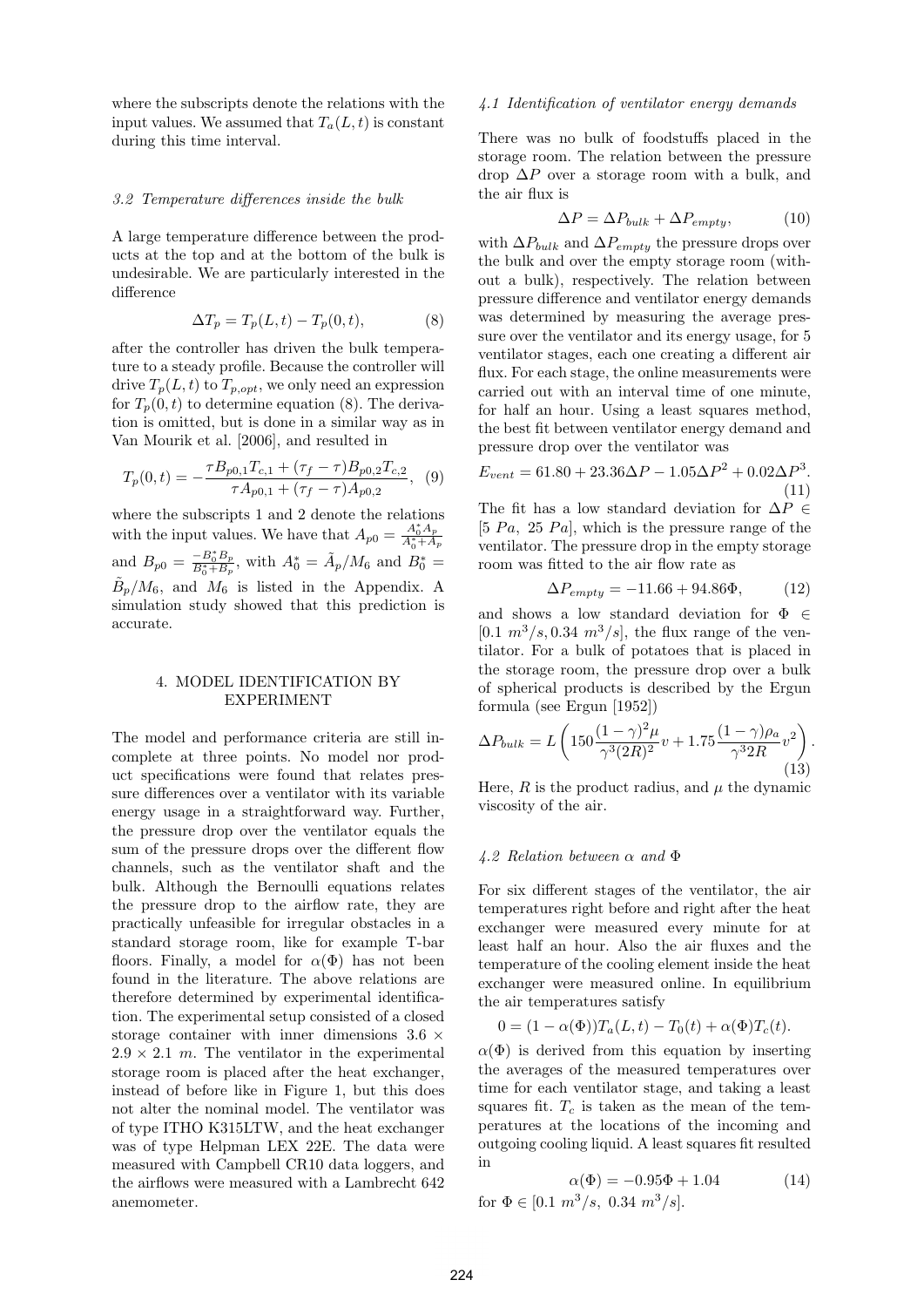#### 5. PERFORMANCE ANALYSIS

To visualize the relation between the performance and the design parameters, we consider here a simplified situation. We assume that  $\tau = \tau_{\text{out}}$ , at all time intervals. This implies that the temperature dynamics are equal within each time interval  $(0, \tau_f)$ . This means that the controlled system is undisturbed and in steady state. Further, we neglected the small deviations of  $T_a(L, t)$  in equation (7). The steady state value corresponding to  $\tau = \tau_{opt}$  is

$$
T_a(L,t) = -\frac{\tau \tilde{B}_1 T_{c,1} + (\tau_f - \tau) \tilde{B}_2 T_{c,2}}{\tau \tilde{A}_1 + (\tau_f - \tau) \tilde{A}_2}, \quad (15)
$$

where the subscripts 1 and 2 denote the relations with the input values. A simulation study showed that this prediction is accurate. Equations (6)- (8) now define the system performance, and they depend on equations  $(5)$  and  $(9)-(15)$ . The system performance is now approximated by variation of design parameters from their nominal values. The nominal parameter values are marked with an asterisk (see Table 1), and they represent a storage room with a bulk of potatoes. For this

| $\Phi^*_1$                         | $0.2 \frac{m^3}{s}$   | $\Phi_{\alpha}^*$ | $0.002 \frac{m^3}{s}$ |
|------------------------------------|-----------------------|-------------------|-----------------------|
| $L^*$                              | 2m                    | $A_f \times L$    | $40 \; m^3$           |
| $R^*$                              | $2.5 \; 10^{-2} \; m$ | $V^*$             | $10 \; m^3$           |
| $\frac{\lambda_p^*}{a^*}$          | $0.55$ W/m K          | $\rho_p^*$        | 1014 $kg/m^3$         |
|                                    | 3.1 $10^{-5}$ W/kg K  | $A_p^*$           | $40 \; m^2$           |
| $\gamma^*$                         | $0.3 \, m^3/m^3$      | $c_p^*$           | 3.6 $10^3$ J/kg K     |
| $T_c^*$                            | 275 K                 | $c_{\alpha}^*$    | $2\;10^3\; J/kg\;K$   |
| $\sim$<br>$\overline{\phantom{a}}$ |                       |                   |                       |

Table 1. Nominal parameter values for a bulk with potatoes.

analysis, the design parameters are chosen as  $L, \Phi$ , and  $T_c$ . Notice that these parameters also appear in the control law (5). We choose  $\Phi_2 = 0.002$ , and  $E_{vent,2} = 0$ , which corresponds to natural convection and this does not costs any ventilator energy. Further,  $T_c$  is assumed to be constant throughout, so  $T_{c,1} = T_{c,2}$ , that is, no switching of the temperature of the cooling device. The bulk volume,  $A_f \times L$ , is always constant, so a higher bulk implies a smaller bulk floor area. We have the extra conditions that  $\Phi$  and  $\Delta P$ lie the experimental ranges 0.1  $m^3/s \leq \Phi \leq$ 0.35  $m^3/s$ , and 5  $Pa \leq \Delta P \leq 25 Pa$ . To satisfy them, we constricted  $L \in [1.8 \, m, 3.7 \, m], T_c \in$ [260 K, 278 K], and  $\Phi \in [0.16 \; m^3/s, \; 0.34 \; m^3/s]$ .

#### 5.1 Energy usage

The total energy used by the ventilator and the heat exchanger is E. The relations between E and the design parameters, are numerically evaluated in the nominal parameter values, and turned out to be approximately equal to (see Figure 3)

$$
E = 1.07(L - L^*) + 6.40(T_c - T_c^*)
$$
  
+ 0.32(T\_c - T\_c^\*)<sup>2</sup> + E<sup>\*</sup>, (16)

with  $E^* = 250.5$  W. The energy usage depends on  $\Phi_1$  very weakly, and differed less than 1W for  $\Phi \in [0.16 \; m^3/s, \; 0.34 \; m^3/s]$ . This may sound surprising. Indeed, for higher  $\Phi_1$  the pressure drop rises, and so does the ventilator energy usage. But on the other hand, the ventilator will blow shorter for each time interval. A local minimum in  $E$  is attained for  $T_c = 265$  K.



Figure 3. The energy usage is strongly correlated to  $T_c$ , and attains a local minimum for  $T_c$  = 265 K

### 5.2 Temperature uniformity

The temperature difference inside the bulk has the following correlation

$$
\Delta T_p = -0.56(\Phi_1 - \Phi_1^*) - 0.98(T_c - T_c^*) + 4.49.
$$
 (17)

The temperature difference depends very weakly on L, less than 0.1 K for  $L \in [1.8 \, m, 3.7 \, m]$ . We see that an increase in ventilator capacity will result in a smaller temperature difference, and that a cooler cooling device will give a greater temperature difference.

### 6. CONCLUSIONS

For a temperature controlled bulk storage room an open loop control law and system performance indices were derived as explicit functions of the physical system properties. Hence, there is a clear connection between plant and controller design.

To visualize things, the system performance was